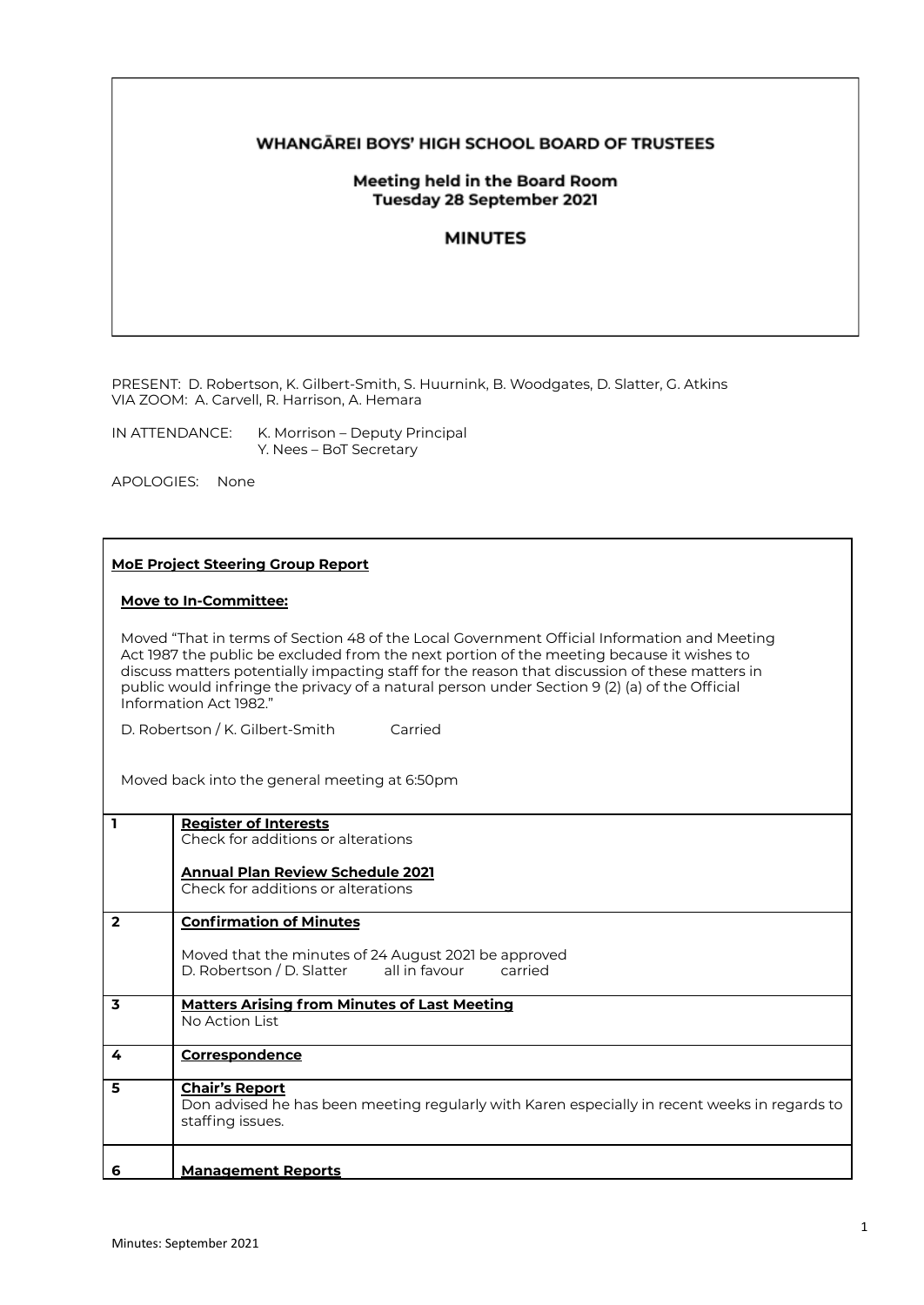| 6.1 | <b>Strategic Review</b>                                                                                                                                                                                                                                                                                                                                                                                                                                                                                                                                                                                      |
|-----|--------------------------------------------------------------------------------------------------------------------------------------------------------------------------------------------------------------------------------------------------------------------------------------------------------------------------------------------------------------------------------------------------------------------------------------------------------------------------------------------------------------------------------------------------------------------------------------------------------------|
| 6.2 | <b>Regular Review:</b><br>Self-Audit Process 4 - Employee Relations<br>Kahui Ako - Community of Learning<br>$\bullet$<br>Keir spoke to this report<br><b>Gifted &amp; Talented Report</b><br>٠<br>Karen outlined the background to the current Gifted & Talented Programme<br>NELP - Action 3<br><b>Literacy Results</b><br>Indicators<br>Karen spoke to the difficulty faced when junior students enroll once the new school<br>year has started. This put enormous pressure on junior classes. It was agreed that the<br>feeder schools need to be more proactive in assisting with the enrolment process. |
| 6.3 | <b>Emergent Review</b><br><b>STEM Report</b><br>$\bullet$<br>Discussion was held in regards to the actual value of this reporting and why students<br>are not choosing STEM subjects. The question was raised, should we be following up<br>on this in more depth and gathering student feedback?<br>Inclusive Learning Maori Engagement Initiatives<br><b>Health Education Consultation Process</b><br>Karen advised that an outcome report will be provided to the BoT once this process<br>has been completed.                                                                                            |
| 6.4 | <b>Health, Safety &amp; Wellbeing Report</b>                                                                                                                                                                                                                                                                                                                                                                                                                                                                                                                                                                 |
| 6.5 | <b>Policies</b><br>None this month                                                                                                                                                                                                                                                                                                                                                                                                                                                                                                                                                                           |
| 6.6 | <b>EOTC Trips</b>                                                                                                                                                                                                                                                                                                                                                                                                                                                                                                                                                                                            |
| 6.7 | <b>Funding Applications:</b>                                                                                                                                                                                                                                                                                                                                                                                                                                                                                                                                                                                 |
|     | Moved that approval be given to submit the following applications to Oxford Sports Trust:<br>Nth Island Junior Volleyball Champs                                                                                                                                                                                                                                                                                                                                                                                                                                                                             |
|     | \$973.91 Accommodation<br>\$643.48 Van Hire                                                                                                                                                                                                                                                                                                                                                                                                                                                                                                                                                                  |
|     | \$812.00 20x T-Shirts with printing<br>\$360.00 20x long sleeved T-Shirt with printing                                                                                                                                                                                                                                                                                                                                                                                                                                                                                                                       |
|     | B. Woodgates / G. Atkins<br>all in favour<br>carried                                                                                                                                                                                                                                                                                                                                                                                                                                                                                                                                                         |
| 7   | <b>Financial Committee</b>                                                                                                                                                                                                                                                                                                                                                                                                                                                                                                                                                                                   |
|     | Finance Minutes - 20 September 2021<br>Profit & Loss as at 31 August 2021<br>Balance Sheet as at 31 August 2021                                                                                                                                                                                                                                                                                                                                                                                                                                                                                              |
|     | Moved that the finance reports be accepted<br>G. Atkins / K. Gilbert-Smith<br>all in favour<br>carried                                                                                                                                                                                                                                                                                                                                                                                                                                                                                                       |
| 8   | <b>General Business</b><br>Uniform Review and Recommendation<br>It was agreed that further research is required as there are substantial changes being<br>suggested.                                                                                                                                                                                                                                                                                                                                                                                                                                         |

 $\overline{\phantom{a}}$ 

T

٦